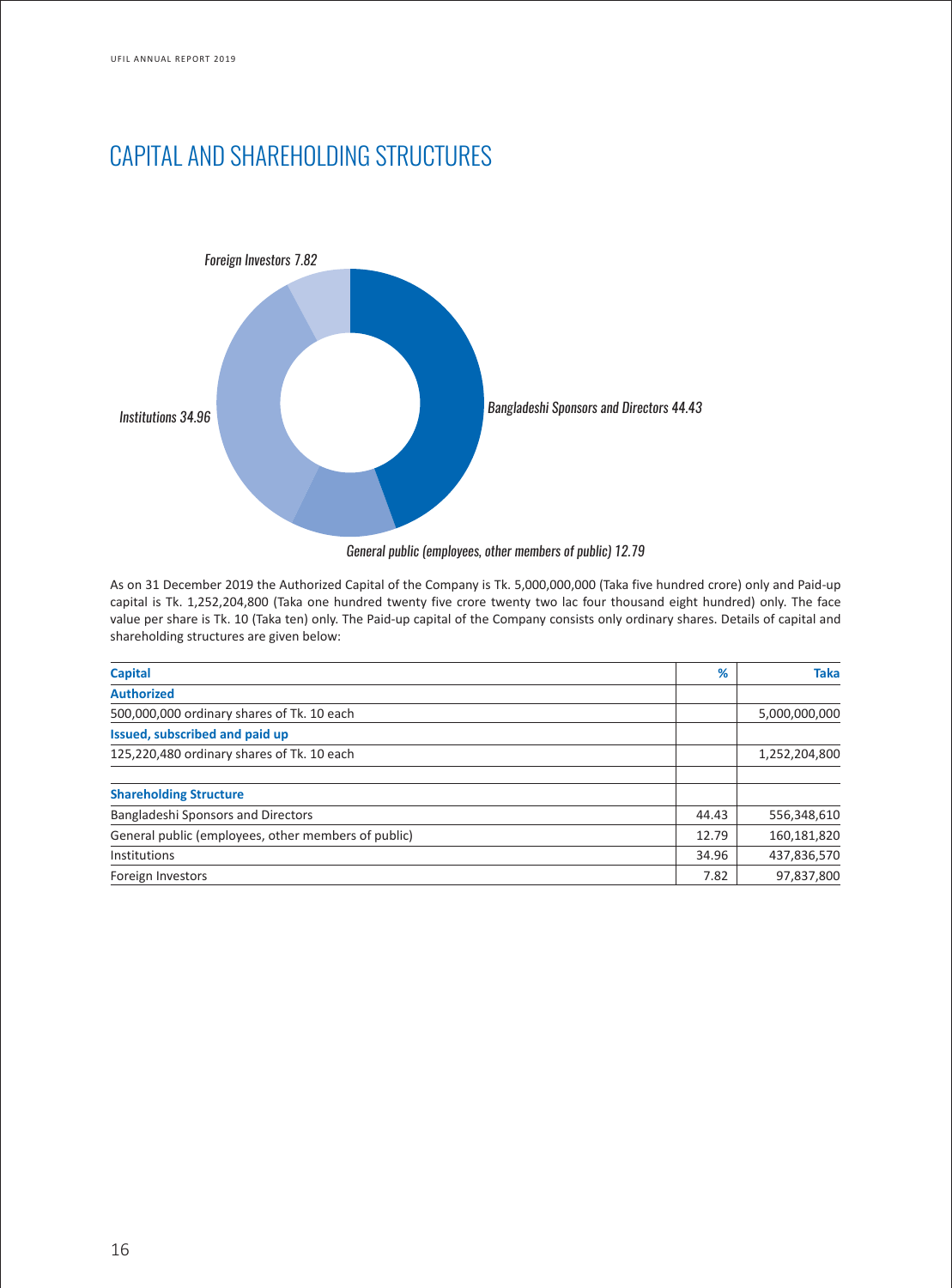# PATTERN OF SHAREHOLDING AND NUMBER OF SHAREHOLDERS

Uttara Finance and Investments Limited has been running with strong capital base. As on December 31, 2019 paid up capital of the Company was Tk. 1,252,204,800 against its authorized capital Tk. 500,000,000 and as on that date total number of Shareholders was 7,267 which was 7,716 as on December 31, 2018. The number of Shareholders decreased by 449 due to small investors mainly holder of 5,000 shares or below have sold their shares in the year 2019. There are no other major changes in either percentage of holdings or no. of shares of all other pattern. The shareholding pattern of the Company considering the number of Shareholders and their shareholding are given below:

#### **Pattern of shareholding and no. of shareholders statement** as on 31 December of 2019 & 2018

| <b>Holding</b>        | <b>Number of</b><br>holders |       | % of total<br>holding |        | No. of shares |             | <b>Value of share</b><br>(@Tk.10 each) |               |
|-----------------------|-----------------------------|-------|-----------------------|--------|---------------|-------------|----------------------------------------|---------------|
|                       | 2019                        | 2018  | 2019                  | 2018   | 2019          | 2018        | 2019 (Tk.)                             | 2018 (Tk.)    |
| Upto 500 shares       | 4,193                       | 4,427 | 0.55                  | 0.58   | 692,710       | 727,900     | 6,927,100                              | 7,279,000     |
| 501-5,000 shares      | 2,458                       | 2,640 | 3.34                  | 3.60   | 4,185,389     | 4,526,558   | 41,853,890                             | 45,265,580    |
| 5,001-10,000 shares   | 298                         | 302   | 1.69                  | 1.72   | 2,120,074     | 2,160,533   | 21,200,740                             | 21,605,330    |
| 10,001-20,000 shares  | 132                         | 144   | 1.45                  | 1.58   | 1,819,449     | 1,989,472   | 18,194,490                             | 19,894,720    |
| 20,001-30,000 shares  | 44                          | 51    | 0.85                  | 1.01   | 1,061,895     | 1,262,478   | 10,618,950                             | 12,624,780    |
| 30,001-40,000 shares  | 19                          | 26    | 0.53                  | 0.72   | 664,052       | 903,489     | 6,640,520                              | 9,034,890     |
| 40,001-50,000 shares  | 20                          | 21    | 0.71                  | 0.77   | 892,259       | 964,693     | 8,922,590                              | 9,646,930     |
| 50,001-100,000 shares | 23                          | 28    | 1.43                  | 1.66   | 1,785,624     | 2,029,131   | 17,856,240                             | 20,291,310    |
| 100,001-and above     | 80                          | 77    | 89.44                 | 88.36  | 111,999,028   | 110,656,226 | 1,119,990,280                          | 1,106,562,260 |
| <b>Total</b>          | 7,267                       | 7,716 | 100.00                | 100.00 | 125,220,480   | 125,220,480 | 1,252,204,800                          | 1,252,204,800 |

### *NO. OF SHAREHOLDERS*

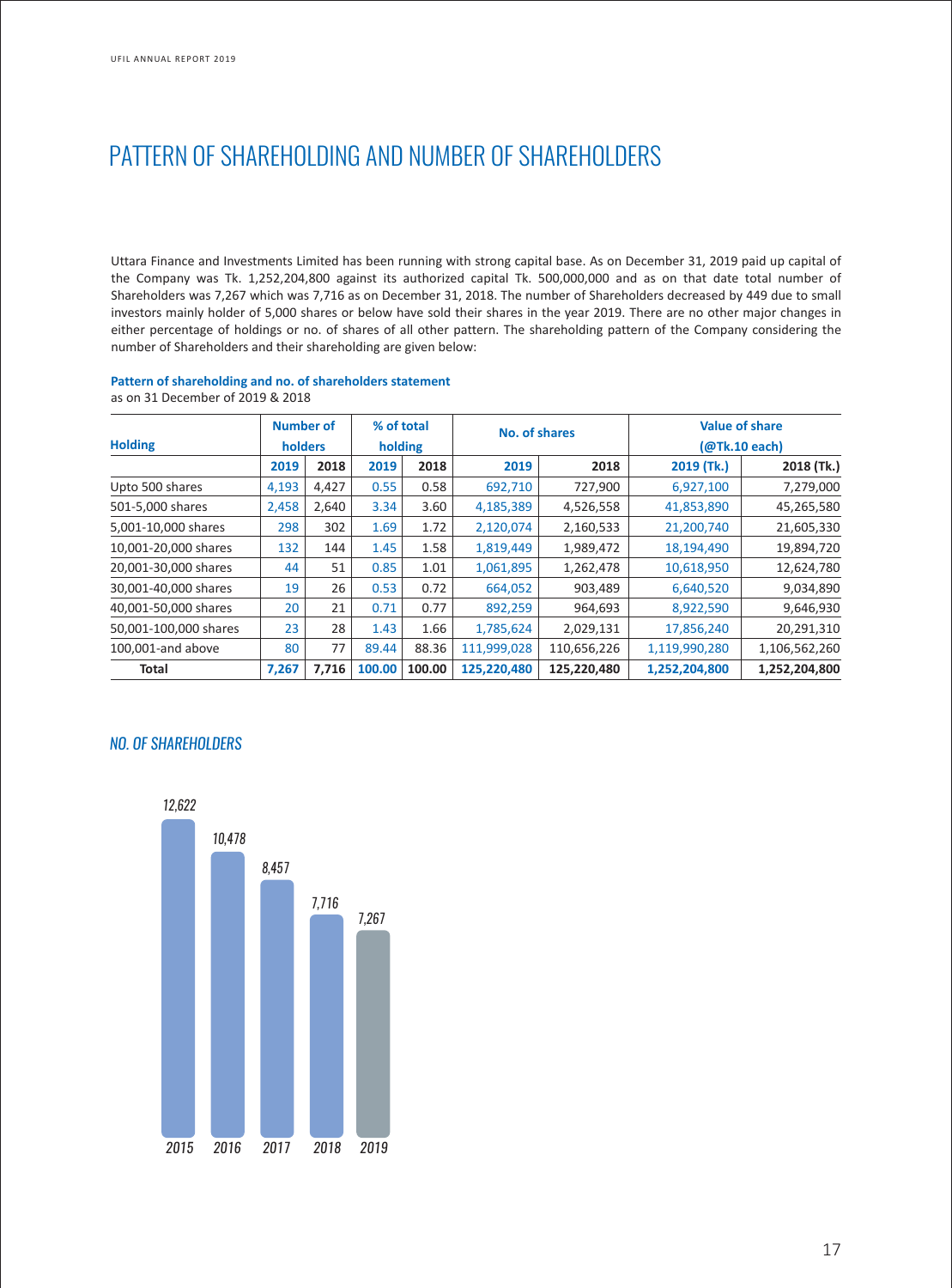### NAME OF DIRECTORS, SPONSORS & TOP 10 SHAREHOLDERS AND THEIR SHAREHOLDINGS

The paid up capital of Uttara Finance and Investments Limited as on December 31, 2019 & 2018 was Tk. 1,252,204,800. Out of the total paid up capital the Directors and/or Sponsors including Nominee Directors and Independent Directors shareholding at the end of 2019 was 45.57% as against 45.57% of 2018. As per record of the Company's share register the top 10 Shareholders holding as on December 31, 2019 was 65.54% which was 67.81% at the end of 2018. Details of present Directors and/or Sponsors shareholding and top 10 Shareholders shareholding are as given below:

#### **Shareholding position of present Sponsors and Directors**

as on December 31 of 2019 & 2018

|                                  |                         |                        | 2019                        |       | 2018                   |                             |       |
|----------------------------------|-------------------------|------------------------|-----------------------------|-------|------------------------|-----------------------------|-------|
| <b>Name</b>                      | <b>Position</b>         | Total no. of<br>shares | <b>Total value</b><br>(Tk.) | %     | Total no. of<br>shares | <b>Total value</b><br>(Tk.) | %     |
| Rashidul Hasan                   | Chairman                | 233,873                | 2,338,730                   | 0.19  | 233,873                | 2,338,730                   | 0.19  |
| Matiur Rahman                    | Nominee Director        | 809,031                | 8,090,310                   | 0.65  | 809,031                | 8,090,310                   | 0.65  |
| Mujibur Rahman                   | Nominee Director        | 2,603                  | 26,030                      | 0.00  | 2,603                  | 26,030                      | 0.00  |
| Uttara Automobiles Ltd.          | <b>Sponsor Director</b> | 9,786,799              | 97,867,990                  | 7.82  | 9,786,799              | 97,867,990                  | 7.82  |
| Uttara Apparels Ltd.             | Sponsor Director        | 10,956,792             | 109,567,920                 | 8.75  | 10,956,792             | 109,567,920                 | 8.75  |
| Uttara Motors Ltd.               | Sponsor Director        | 6,392,667              | 63,926,670                  | 5.11  | 6,392,667              | 63,926,670                  | 5.11  |
| Mehdadur Rahman                  | Sponsor Director        | 2,507,115              | 25,071,150                  | 2.00  | 2,507,115              | 25,071,150                  | 2.00  |
| Zakia Rahman                     | Sponsor Director        | 2,507,115              | 25,071,150                  | 2.00  | 2,507,115              | 25,071,150                  | 2.00  |
| Tahmina Rahman (Tina)            | Sponsor Director        | 2,507,115              | 25,071,150                  | 2.00  | 2,507,115              | 25,071,150                  | 2.00  |
| A. S. Jahir Muhammad             | Independent Director    |                        |                             |       |                        |                             |       |
| Maya Rani Roy                    | Independent Director    |                        |                             |       |                        |                             |       |
| Uttara Automobiles Manufac, Ltd. | Director                | 14,709,135             | 147,091,350                 | 11.75 | 14,709,135             | 147,091,350                 | 11.75 |
| Kazi Imdad Hossain               | Nominee Director        | 5,082                  | 50,820                      | 0.00  | 5,082                  | 50,820                      | 0.00  |
| Nayeemur Rahman                  | Nominee Director        | 375,659                | 3,756,590                   | 0.30  | 375,659                | 3,756,590                   | 0.30  |
| Uttara Motor Corporation Ltd.    | Director                | 6,268,123              | 62,681,230                  | 5.01  | 6,268,123              | 62,681,230                  | 5.01  |
| <b>Total</b>                     |                         | 57,061,109             | 57,061,1090                 | 45.57 | 57,061,109             | 57,061,1090                 | 45.57 |
|                                  |                         |                        |                             |       |                        |                             |       |

### **Top 10 (ten) Shareholders on the basis of shareholdings**

as on December 31 of 2019 & 2018

|                                  | 2019                  | 2018               |                       |                    |
|----------------------------------|-----------------------|--------------------|-----------------------|--------------------|
| Name of the shareholders         | No. of<br>shares held | $%$ of<br>holdings | No. of<br>shares held | $%$ of<br>holdings |
| Uttara Automobiles Manufac. Ltd. | 14,709,135            | 11.75              | 14,709,135            | 11.75              |
| ICB                              | 14,312,013            | 11.43              | 14,874,696            | 11.88              |
| Uttara Apparels Limited          | 10,956,792            | 8.75               | 10,956,792            | 8.75               |
| Uttara Automobiles Limited       | 9,786,799             | 7.82               | 9,786,799             | 7.82               |
| Uttara Motors Limited            | 6,392,667             | 5.11               | 6,392,667             | 5.11               |
| Uttara Motors Corporation Ltd.   | 6,268,123             | 5.01               | 6,268,123             | 5.01               |
| <b>ICB Unit Fund</b>             | 5,321,545             | 4.25               | 7,596,545             | 6.07               |
| NG Chin Keong                    | 4,891,425             | 3.91               | 4,891,425             | 3.91               |
| Mrs. Chin Keong                  | 4,891,425             | 3.91               | 4,891,425             | 3.91               |
| Bangladesh Fund                  | 4,512,799             | 3.60               | 4,512,799             | 3.60               |
| <b>Total</b>                     | 82,042,723            | 65.54              | 84,242,282            | 67.81              |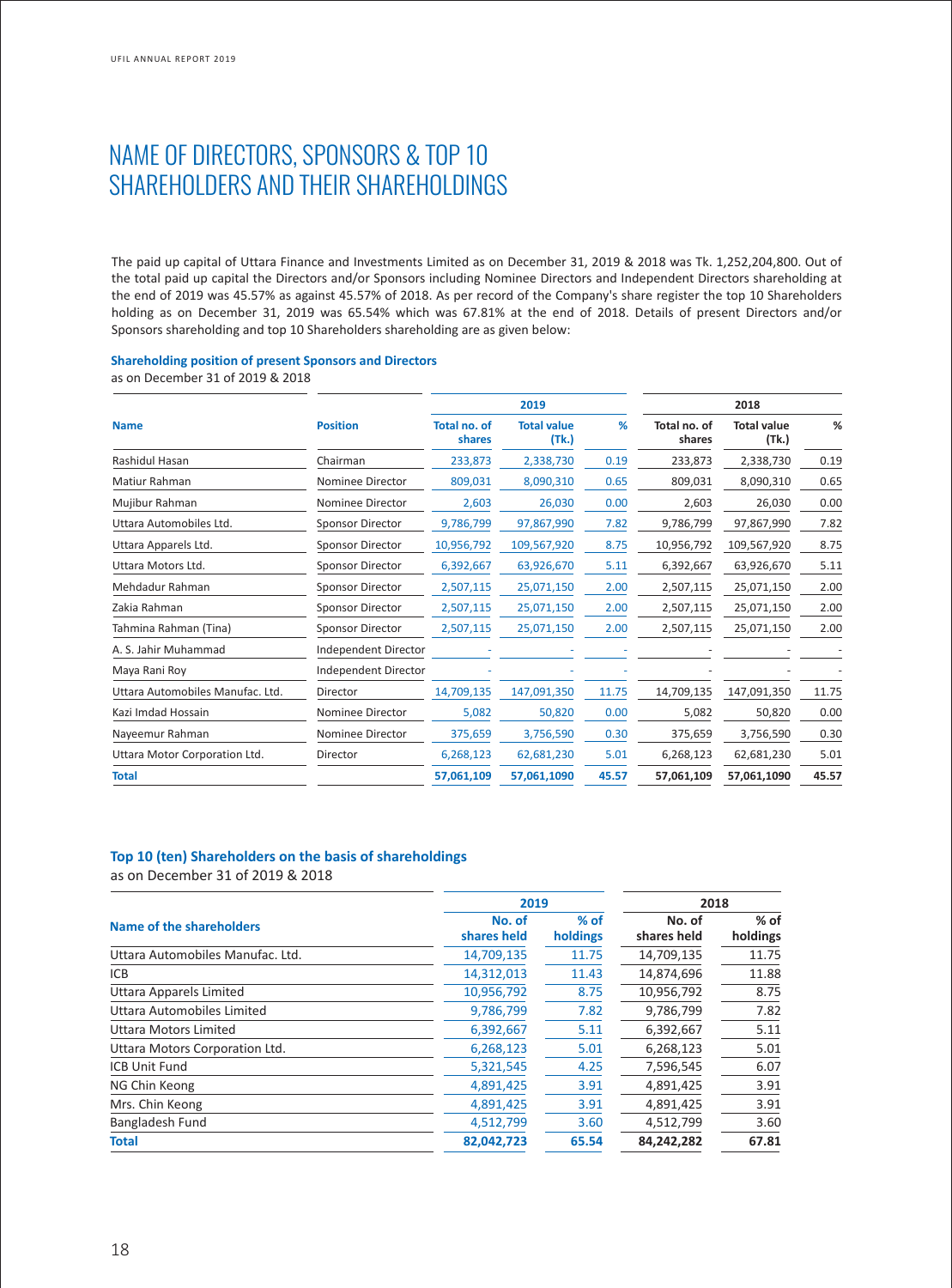## CAPITAL AND EQUITY STATISTICS

As on December 31, 2019 paid up capital of the Company was Tk. 1,252,204,800. The Bangladesh Bank vide its DFIM Circular no. 5, dated July 24, 2011 directed that minimum paid up capital of NBFI's would be Tk. 1,000,000,000 by June 30, 2013. The paid up capital of Uttara Finance and Investments Limited as on June 30, 2013 was Tk. 1,034,880,000. The Company has been maintaining strong equity which as on 31 December 2019 stands at Tk. 7,820,368,169 and the equity is 6.25 times of its paid-up capital whereas the market value per share as on 31 December 2019 is 5.50 times higher of face value of share.

### **Equity statistics of Uttara Finance and Investments Limited**

as on December 31 of 2019, 2018, 2017, 2016 & 2015

| <b>Particulars</b>                   | 2019          | 2018          | 2017          | 2016          | 2015          |
|--------------------------------------|---------------|---------------|---------------|---------------|---------------|
| Authorized capital (Taka)            | 5,000,000,000 | 5,000,000,000 | 5,000,000,000 | 5,000,000,000 | 5,000,000,000 |
| Paid up capital (Taka)               | 1,252,204,800 | 1,252,204,800 | 1,252,204,800 | 1,252,204,800 | 1,252,204,800 |
| No. of outstanding shares of Tk. 10  | 125,220,480   | 125,220,480   | 125,220,480   | 125,220,480   | 125,220,480   |
| Shareholders' equity (Taka)          | 7,820,368,169 | 6,887,596,510 | 6,228,307,142 | 5,696,256,718 | 5,242,550,336 |
| Market capitalization (million Taka) | 6,887.13      | 8,189.42      | 9,103.53      | 7,676.02      | 7,625.93      |

### *PAID-UP CAPITAL | SHAREHOLDERS' EQUITY*